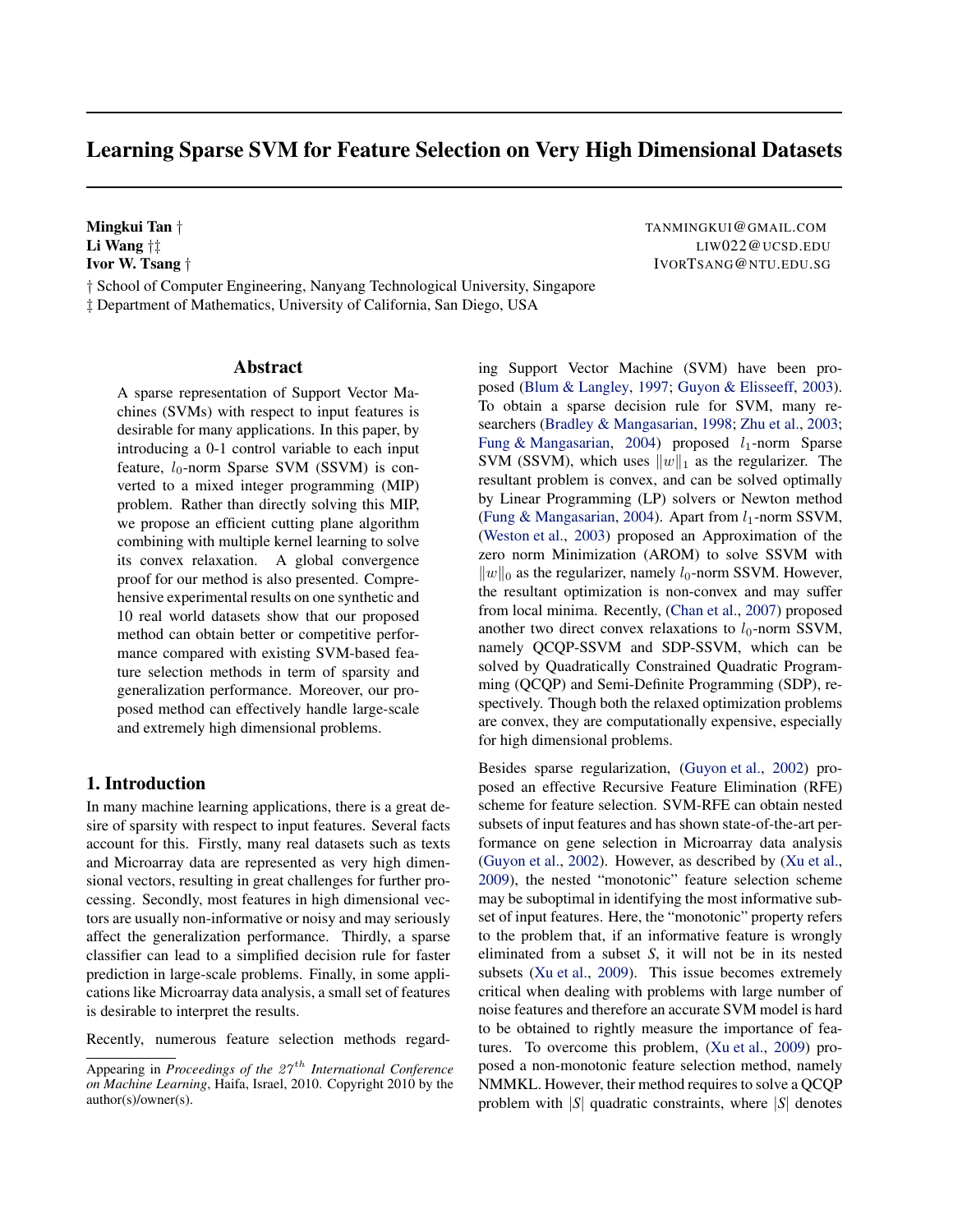the number of input features. Hence, NMMKL is computationally infeasible for high dimensional problems.

In this paper, we propose to learn a sparse solution with respect to input features to SVM, namely Feature Generating Machine (FGM). It iteratively generates a pool of violated sparse feature subsets and then combines them via efficient Multiple Kernel Learning (MKL) algorithm. FGM shows great scalability to non-monotonic feature selection on large-scale and very high dimensional datasets. We also provide a proof of global convergence for FGM. The rest of this paper is organized as follows. Section 2 describes the sparse SVM problem and our proposed cutting plane algorithm. Experimental results are presented in Section 3. The last section gives the conclusive remarks.

# 2. Learning Sparse SVM

In the sequel, we denote the transpose of vector/matrix by the superscript *′* and a vector with all entries equal to one as **1** ∈  $R^n$ . We also denote  $||v||_p$  as the  $l_p$ -norm of a vector *v*. Moreover, *A* ⊙ *B* represents the elementwise product between two matrices *A* and *B*.

Given a set of labeled patterns  $\{x_i, y_i\}_{i=1}^n$ , where  $x_i \in R^m$ is the input and  $y_i \in \{\pm 1\}$  is the output label, we learn a linear decision hyperplane  $f(x) = w'x$  that minimizes the following structural risk functional:  $\min_w \Omega(||w||_p)$  +  $C \sum_{i=1}^{n} \ell(-y_i w' x_i)$ , where  $w = [w_1, \ldots, w_m]' \in \mathbb{R}^m$  is the weight vector of the decision hyperplane,  $\Omega(\|w\|_p)$  is the regularizer that defines the characteristic (e.g. sparsity) of the decision hyperplane, *ℓ*(*·*) is a convex loss function, and  $C > 0$  is a regularization parameter that trades off the model complexity and the fitness of the decision hyperplane. For standard SVMs,  $\Omega(||w||_p)$  is set to  $\frac{1}{2}||w||_2^2$ , which is a non-sparse regularizer. Hence, the learned decision hyperplane is usually non-sparse.

In order to obtain a sparse solution of SVM, we firstly introduce a feature selection vector  $d = [d_1, \dots, d_m]' \in \mathcal{D}$ which controls the sparsity of the SVM decision hyperplane:  $f(x) = w'x = (\tilde{w} \odot d)'x = \tilde{w}'(d \odot x)$ , where  $\mathcal{D} = \{d \mid \sum_{j=1}^{m} d_j \leq B, d_j \in \{0, 1\}, j = 1, \cdots, m\}$  is the domain of *d*, and *B* controls the sparsity of *d*. For simplicity, we here focus on square hinge  $loss<sup>1</sup>$ , and the positive constraint  $\xi_i \geq 0$  satisfies automatically and can be omitted. Then, the objective of Sparse SVM (SSVM) can be simplified as:

$$
\min_{d \in \mathcal{D}} \min_{\tilde{w}, \xi, \rho} \qquad \frac{1}{2} ||\tilde{w}||_2^2 + \frac{C}{2} \sum_{i=1}^n \xi_i^2 - \rho \tag{1}
$$
\n
$$
s.t. \qquad y_i \tilde{w}'(x_i \odot d) \ge \rho - \xi_i, \ \ i = 1, \cdots, n.
$$

The inner minimization problem can be solved by its dual, then (1) can be rewritten as follows:

$$
\min_{d \in \mathcal{D}} \max_{\alpha \in \mathcal{A}} -\frac{1}{2} \left\| \sum_{i=1}^{n} \alpha_i y_i (x_i \odot d) \right\|^2 - \frac{1}{2C} \alpha' \alpha, \tag{2}
$$

where  $\alpha = [\alpha_1, \dots, \alpha_n]'$  is a vector of dual variables for the inequality constraints in the inner minimization problem (1), and  $\mathcal{A} = \{ \alpha \mid \sum_{i=1}^{n} \alpha_i = 1, \alpha_i \ge 0, i = 1, \cdots, n \}$ is the domain of *α*.

#### 2.1. Convex Relaxation

Observe that (2) is still a mixed integer programming (MIP) problem, which is computationally expensive in general. Following (Li et al., 2009b;a), we introduce a mild convex relaxation for our SSVM formulation in (2). According to the minimax inequality (Kim & Boyd, 2008), when we interchange the order of  $\min_{d \in \mathcal{D}}$  and  $\max_{\alpha \in \mathcal{A}}$  in (2), then the saddle-point problem (2) can be lower-bounded by

$$
\max_{\alpha \in \mathcal{A}} \min_{d \in \mathcal{D}} -\frac{1}{2} \left\| \sum_{i=1}^{n} \alpha_i y_i (x_i \odot d) \right\|^2 - \frac{1}{2C} \alpha' \alpha.
$$
 (3)

Define  $S(\alpha, d) = -\frac{1}{2} \left\| \sum_{i=1}^{n} \alpha_i y_i (x_i \odot d) \right\|^2 - \frac{1}{2C} \alpha' \alpha$ and bring in an additional variable  $\theta \in R$ , (3) becomes:

$$
\max_{\alpha \in \mathcal{A}, \theta} -\theta \quad : \quad \theta \ge -S(\alpha, d^t), \ \ \forall \ d^t \in \mathcal{D}, \tag{4}
$$

which is a convex QCQP problem. Let  $\mu_t \geq 0$  be the dual variable for each constraint. Its Lagrangian is written as:  $\mathcal{L}(\theta, \mu) = -\theta + \sum_{t, d^t \in \mathcal{D}} \mu_t(\theta + S(\alpha, d^t))$ . Setting its derivative w.r.t.  $\theta$  to zero, we have  $\sum \mu_t = 1$ . Let  $\mu$  be the vector of  $\mu_t$ 's, and  $\mathcal{M} = {\mu | \sum \mu_t = 1, \mu_t \ge 0}$  be the domain of  $\mu$ . The Lagrangian  $\mathcal{L}(\theta, \mu)$  can be rewritten as:

$$
\max_{\alpha \in \mathcal{A}} \min_{\mu \in \mathcal{M}} \sum_{d^t \in \mathcal{D}} \mu_t S(\alpha, d^t) \tag{5}
$$
\n
$$
= \min_{\mu \in \mathcal{M}} \max_{\alpha \in \mathcal{A}} -\frac{1}{2} (\alpha \odot y)' \Big( \sum_{d^t \in \mathcal{D}} \mu_t X_t X_t' + \frac{1}{C} I \Big) (\alpha \odot y),
$$

where  $X_t = [x_1 \odot d^t, \cdots, x_n \odot d^t]'$ , and the last equality holds due to the fact that the objective function is concave in  $\alpha$  and convex in  $\mu$ . Moreover, (5) can be regarded as a MKL problem (Rakotomamonjy et al., 2008), where the kernel matrix  $\sum_{t,d^t \in \mathcal{D}} \mu_t X_t X_t'$  to be learned is a convex combination of  $|\mathcal{D}|$  base kernel matrices  $X_t X_t'$ , each of which is constructed from a feasible feature selection vector  $d^t \in \mathcal{D}$ .

#### 2.2. Cutting Plane Algorithm

Although (4) is convex, a huge number of base kernels make it impractical to be solved by existing MKL techniques. Fortunately, not all constraints in (4) are active at optimality. Alternatively, we can efficiently solve this problem by cutting plane algorithm (Kelley, 1960), which iteratively generates a pool of sparse feature subsets to construct the quadratic inequality constraints in (4).

The overall algorithm of FGM is described in Algorithm 1. Denote the subset of constraints by  $C \subset \mathcal{D}$ . First, we initialize the vector of dual variables  $\alpha$  to  $\frac{1}{n}$ **1** and find the most violated  $\hat{d} \in \mathcal{D}$ , initialize the working set  $\mathcal{C} = \{\hat{d}\}\$ . Since

<sup>&</sup>lt;sup>1</sup>This loss function can be solved efficiently by LIBLinear.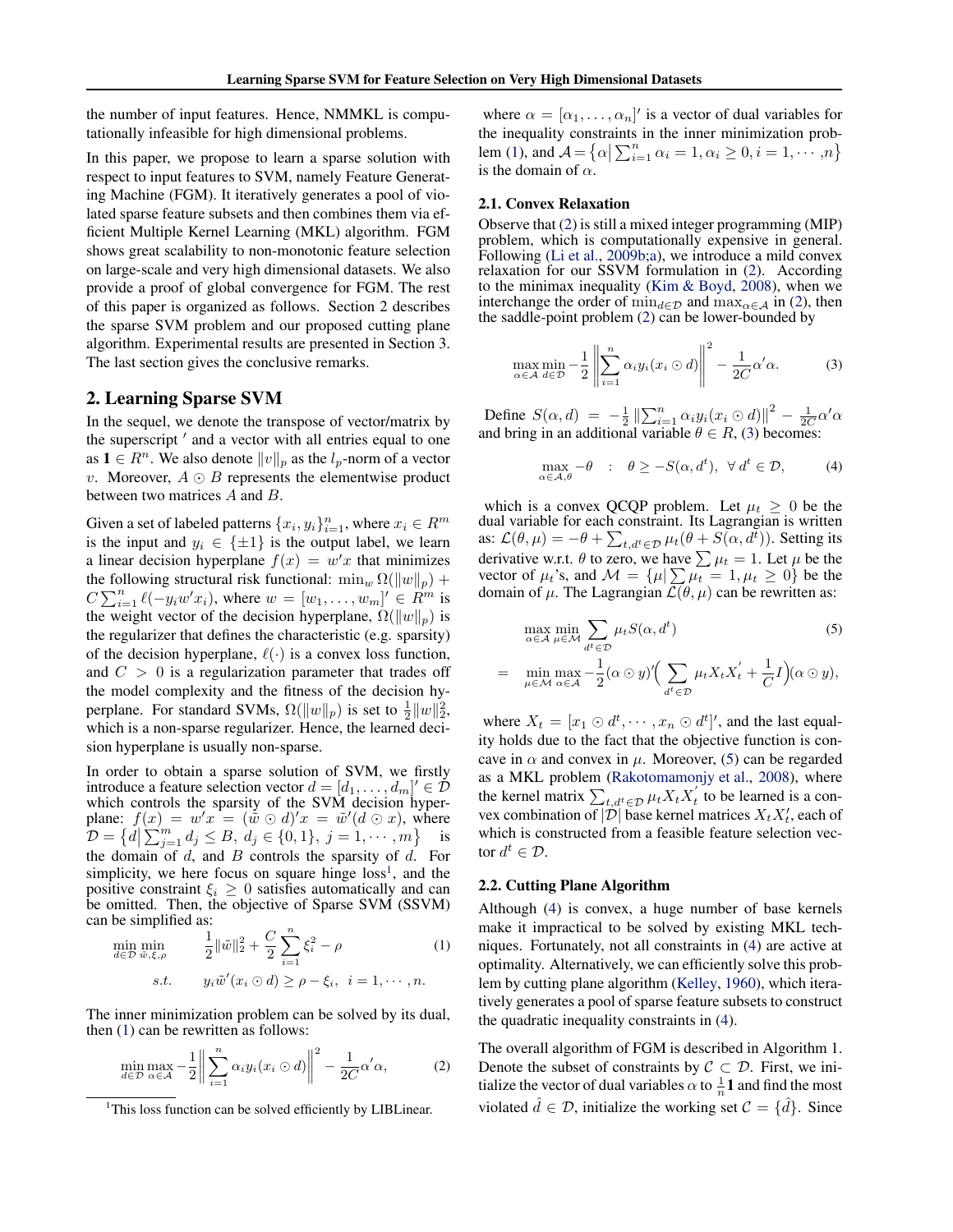the number of *d* in *C* (i.e. the number of base kernel matrices) is no longer large, one can perform MKL with a subset of kernel matrices in *C* and obtain new *α* from (5). Then the most violated  $d$  is obtained and is added to  $C$ , which is known as the "feature generation". The whole process is repeated until the termination criterion is met.

#### Algorithm 1 The cutting plane algorithm for FGM.

- 1: Initialize  $\alpha = \frac{1}{n}$ **1**. Find the most violated  $\hat{d}$ , and set  $C = \{\hat{d}\}\$ .
- 2: Run MKL for the subset of kernel matrices selected in *C* and obtain  $\alpha$  and  $\mu$  from (5).
- 3: Find the most violated  $\hat{d}$  and set  $C = C \bigcup \hat{d}$ .
- 4: Repeat step 2-3 until convergence.

#### 2.3. MKL with a Subset of Kernel Matrices

Several efficient MKL approaches have been proposed in recent years. For simplicity, in this paper we apply SimpleMKL (Rakotomamonjy et al., 2008) to solve the MKL problem defined on the subset of kernel matrices selected in  $C$ . More specifically, suppose that the current working set is  $C = \{d^1, \dots, d^T\}$ , the MKL problem in (5) thus corresponding to the following primal optimization problem:

$$
\min_{\mu \in \mathcal{M}, \tilde{w}, \rho, \xi} \frac{1}{2} \sum_{t=1}^{T} \frac{1}{\mu_t} \|\tilde{w}_t\|^2 + \frac{C}{2} \sum_{i=1}^{n} \xi_i^2 - \rho
$$
\n
$$
s.t. \sum_{t=1}^{T} \tilde{w}_t'(y_i x_i \odot d^t) \ge \rho - \xi_i, \forall i = 1, \cdots, n.
$$
\n(6)

Following SimpleMKL, we solve (5) (or, equivalently, (6)) iteratively. First, we fix the coefficients  $\mu$  of the base kernel matrices and solve the dual of SVM:  $\max_{\alpha \in \mathcal{A}} -\frac{1}{2}(\alpha \odot$  $(y)'$   $\left(\sum_{t=1}^T \mu_t X_t X_t' + \frac{1}{C} I\right)$   $(\alpha \odot y)$ . Then, we fix  $\alpha$  and use the reduced gradient method for updating  $\mu$ . These two steps are iterated until convergence.

#### 2.4. Finding the Most Violated  $\hat{d}$

To find the most violated  $\hat{d}$  in (4), we have to solve the following equivalent optimization problem:  $\max_{d \in \mathcal{D}} \left| \frac{1}{2} \left\| \sum_{i=1}^{n} \alpha_i y_i (x_i \odot d) \right\|^2 \right| = \frac{1}{2} \sum_{j=1}^{m} c_j^2 d_j$  with  $c_j = \sum_{i=1}^n \alpha_i y_i x_{ij}$ . This problem is a linear integer programming subject to one linear constraint  $\sum_{j=1}^{m} d_i \leq B$ . The globally optimal solution of this problem can be obtained without any numeric optimization solver. That is, it can be solved by first sorting  $c_j^2$ 's and then setting the first *B* numbers corresponding to *d<sup>j</sup>* to 1 and the rests to 0.

### 2.5. Prediction

When the algorithm converges, we get  $\alpha^*$  and  $\mu^*$ , the decision function can be obtained by  $f(x) =$  $\sum_{t=1}^{T} \mu_t \sum_{i=1}^{n} \alpha_i y_i (x_i \odot d^t)' x = \sum_{i=1}^{n} \alpha_i y_i (x_i \odot d^t)' x,$ where  $\tilde{d} = \sum_{t=1}^{T} \mu_t d^t$ .

#### 2.6. Global Convergence

In this subsection, we consider the convergence properties of FGM. Let  $A \times D$  be FGM. Let  $A \times D$  be the constraint domain for problem (4), where  $A =$  $\{\alpha \mid \sum_{i=1}^{n} \alpha_i = 1, \alpha_i \geq 0, i = 1, \cdots, n\}$  and  $\mathcal{D} = \left\{ d \mid \sum_{j=1}^{m} d_j \leq B, d_j \in \{0,1\}, j = 1, \cdots, m \right\}.$ In FGM, we iteratively find and add the most violated constraint to the set  $C$ , which is a subset of  $D$ , i.e,  $C \subseteq D$ . Further denote by  $C_k$  be the constraint set in *k*th iteration, then we have  $C_k \subseteq C_{k+1}$ . In *k*th iteration, we find a new constraint  $d^{k+1}$  based on  $\alpha_k$ , i.e.,  $-S(\alpha_k, d^{k+1}) = \max_{d \in \mathcal{D}} -S(\alpha_k, d)$ . Define

$$
\beta_k = \max_{1 \le i \le k} -S(\alpha_k, d^i) = \min_{\alpha \in \mathcal{A}} \max_{1 \le i \le k} -S(\alpha, d^i) \tag{7}
$$

and

$$
\varphi_k = \min_{1 \le j \le k} -S(\alpha_j, d^{j+1}),\tag{8}
$$

where  $-S(\alpha_i, d^{j+1}) = \max_{d \in \mathcal{D}} -S(\alpha_i, d)$ . Similar to (Chen & Ye, 2008), we have the following theorem that indicates FGM gradually approaches to the optimal solution.

**Theorem 1.** Let  $(\alpha^*, \theta^*)$  be the globally optimal solution *pair of (4),*  $\{\beta_k\}$  *and*  $\{\varphi_k\}$  *as defined above, then:* 

$$
\beta_k \le \theta^* \le \varphi_k. \tag{9}
$$

*With the number of iteration k increasing*,  $\{\beta_k\}$  *is monotonically increasing and the sequence*  $\{\varphi_k\}$  *is monotonically decreasing.*

*Proof.*  $\theta^* = \min \max_{\alpha} -S(\alpha, d)$ . For a fixed feasible *α∈A d∈D α*, we have max  $\max_{d \in \mathcal{C}_k} -S(\alpha, d) \leq \max_{d \in \mathcal{D}} -S(\alpha, d),$  then min max  $\max_{d \in \mathcal{C}_k} -S(\alpha, d) \leq \min_{\alpha \in \mathcal{A}}$ max  $\max_{d \in \mathcal{D}} -S(\alpha, d)$ , i.e.  $\beta_k \leq \theta^*$ . *α∈A* On the other hand, for  $\forall j = 1, \dots, k, -S(\alpha_j, d^{j+1}) =$  $\max_{d \in \mathcal{D}} -S(\alpha_j, d)$ , thus  $(\alpha_j, -S(\alpha_j, d^{j+1}))$  is a feasible somax lution pairs of (4). Then  $\theta^* \leq -S(\alpha_j, d^{j+1})$  for  $j = 1, \dots, k$ , and hence we have  $\theta^* \leq \varphi_k =$  $\min_{\mathbf{z}} -S(\alpha_j, d^{j+1})$ . With the number of iteration *k* in-1*≤j≤k* creasing, the subset  $C_k$  is monotonically increasing, so  $\beta_k$ is monotonic increasing while  $\{\varphi_k\}$  is monotonically decreasing. The proof is completed. П

The following theorem further indicates that FGM can obtain a global solution to (4) within a finite number of steps.

Theorem 2. *Assume that in each exchanged iteration, subproblems in Section 2.3 and 2.4 can be solved, FGM stops after a finite number of steps with a global solution of (4).*

*Proof.* We can measure the convergence of FGM by the gap difference of series  $\{\beta_k\}$  and  $\{\varphi_k\}$ . After a finite iterations, the objective value will no longer improve. Assume in *k*th iteration, there is no update of  $\mathcal{C}_k$ , i.e.  $d^{k+1} =$  $\arg \max_{d \in \mathcal{D}} -S(\alpha_k, d) \in \mathcal{C}_k$ , then  $\mathcal{C}_k = \mathcal{C}_{k+1}$ . So, we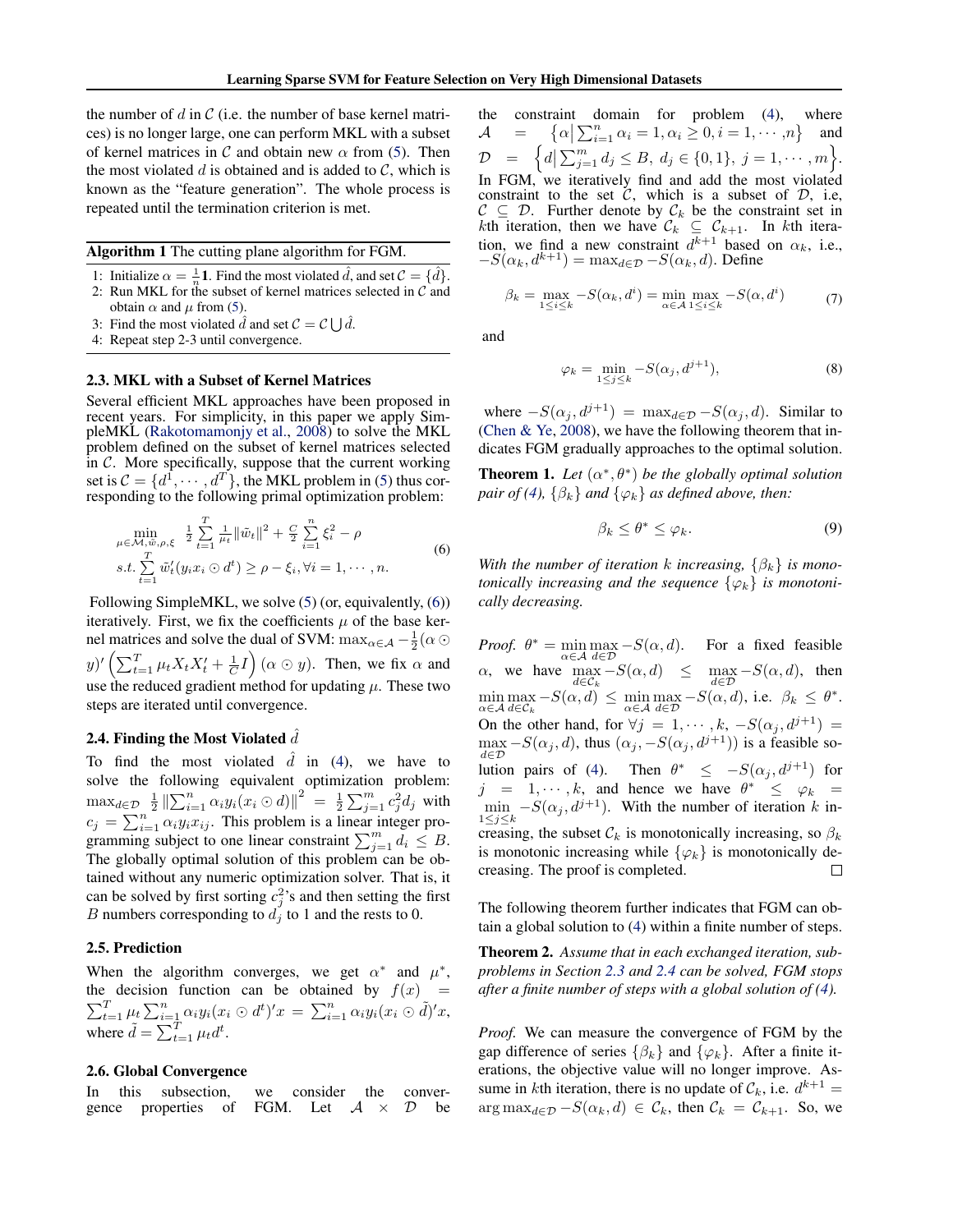| Table 1. Datasets used in the experiments |            |                 |             |  |  |
|-------------------------------------------|------------|-----------------|-------------|--|--|
| <b>DATASET</b>                            | # FEATURES | # TRAINING PTS. | # TEST PTS. |  |  |
| <b>WDBC</b>                               | 30         | 569             |             |  |  |
| <b>USPS</b>                               | 241        | 1,500           |             |  |  |
| BREAST CANCER                             | 7.129      | 38              |             |  |  |
| LEUKEMIA                                  | 7.129      | 72              |             |  |  |
| REAL-SIM                                  | 20,958     | 32,309          | 40,000      |  |  |
| RCV <sub>1</sub> .BINARY                  | 47.236     | 20.242          | 677,399     |  |  |
| <b>ARXIV ASTRO-PH</b>                     | 99.757     | 62.369          | 32,487      |  |  |
| NEWS20.BINARY                             | 1,355,191  | 9.996           | 10,000      |  |  |
| URL0                                      | 3,231,961  | 16,000          | 20,000      |  |  |
| URL1                                      | 3,231,961  | 20,000          | 20,000      |  |  |

can prove that, in this case,  $(\alpha_k, \beta_k)$  is the globally optimal solution pair of (4). First, since  $C_k = C_{k+1}$ , in Algorithm 1, there will be no update of  $\alpha$ , i.e.  $\alpha_{k+1} = \alpha_k$ . Then we have  $-S(\alpha_k, d^{k+1}) = \max_{d \in \mathcal{D}} -S(\alpha_k, d)$  $\max_{d \in \mathcal{C}_k} -S(\alpha_k, d) = \max_{1 \le i \le k} -S(\alpha_k, d^i) = \beta_k$ , and  $\varphi_k = \min_{1 \le j \le k} -S(\alpha_j, d^{j+1}) \le \overline{\beta}_k$ . From Theorem 1, we know  $\beta_k \leq \theta^* \leq \varphi_k$ , then we obtain  $\beta_k = \theta^* = \varphi_k$ , and  $(\alpha_k, \beta_k)$  is the globally optimal solution pair of (4). The proof is completed.  $\Box$ 

#### 2.7. Computational Complexity

QCQP-SSVM, SDP-SSVM and LPSVM are convex optimization problems, but they are very expensive even on medium-sized datasets. For NMMKL, it has to solve a QCQP problem with *m* quadratic constraints. Obviously, if *m* is too large, NMMKL is very computationally expensive. For SVM-RFE, its computational complexity largely depends on the number of features eliminated in each step. Assume that the training of linear SVM takes *O*(*nm*) time, if only one feature is removed from the feature list in each elimination step, SVM-RFE will take *O*(*nm*<sup>2</sup> ) time. SVM-RFE method can be speeded up by removing chunks of features in each step, which, however, may lead to a significant decline in the classification performance. In contrast, FGM only needs to solve a series of MKL problems and find the most violated *d*. Empirically, a maximum of 10 iterations is enough for FGM to converge. Moreover, all base kernels are linear, so the subproblem of finding *α* of linear SVM in Section 2.3 can be solved by LIBLinear software, which scales linearly in *n* and *m* (Hsieh et al., 2008). And the time complexity of MKL is proportional to the complexity of linear SVM. Finding the most violated *d* can be obtained exactly by finding the *B* largest ones from *m* coefficients  $c_j^2$ 's, which takes only  $O(m \log B)$ time. The time complexity of each iteration of FGM is  $O(nm+m \log B)$ . Thus, FGM is computationally efficient even for large-scale and very high dimensional problems.

# 3. Experiments

# 3.1. Datasets

In this Section, we evaluate the performance of various methods on a synthetic dataset and a collection of real



Figure 1. Detailed information of the synthetic dataset

world datasets. The synthetic dataset is a binary classification problem with three informative features  $f_1$ ,  $f_2$  and  $f_3$ , and the generation of data follows the description in (Xu et al., 2009). The plot of the informative features are shown in Figure 1, where  $f_4$  is a noise feature. Among the three features,  $f_1$  and  $f_2$  are composite features and generated by two different multi-variate Gaussian distributions. As a group, they are the most informative features to the classification while  $f_3$  is the most informative feature as a single. Ideally, a good SSVM or a "non-monotonic" feature selection method should successfully identify the features  $f_1$  and  $f_2$  as a group which is referred to as *ideal features*.

The real world datasets consist of two categories. The first category includes 2 small datasets and 2 Microarray datasets<sup>2</sup>. . For these small datasets, we use the cross validation scheme to validate the performance due to the insufficient samples. For the second category, it contains 6 large-scale and very high dimensional datasets. Among them, real-sim, rcv1.binary and news20.binary are from LIBSVM website<sup>3</sup> while Arxiv astro-ph can be referred to (Joachims, 2006). For Arxiv astro-ph and rcv1.binary, they have already been split into training set and testing set. For real-sim and news20.binary, we manually split them into training set and testing set. The last two are 2 URL datasets from an anonymized 120-day subset of the ICML-09 URL data (Ma et al., 2009). The original URL dataset contains 120 independent subsets collected from 120 days<sup>4</sup>. Because of space limitation, we only use the data from the first three days. In our experiments, we train on data collected from the previous day and predict on data collected from the next day, resulting in two new datasets denoted by URL0 and URL1. Detailed information of these datasets and the splitting information are summarized in Table 1. For all the datasets, each dimension of the data is normalized to zero mean and unit variance.

 $2$ <sup>w</sup>dbc is from the UCI machine learning repository, and the binary usps dataset is from and the binary usps dataset is from http://www.kyb.tuebingen.mpg.de/ssl-book/benchmarks.html; ii) Microarray datasets Breast cancer and Leukemia are from http://www.kyb.tuebingen.mpg.de/bs/people/weston/l0

3 http://www.csie.ntu.edu.tw/*∼*cjlin /libsvmtools/datasets/

4 http://archive.ics.uci.edu/ml/datasets/url+reputation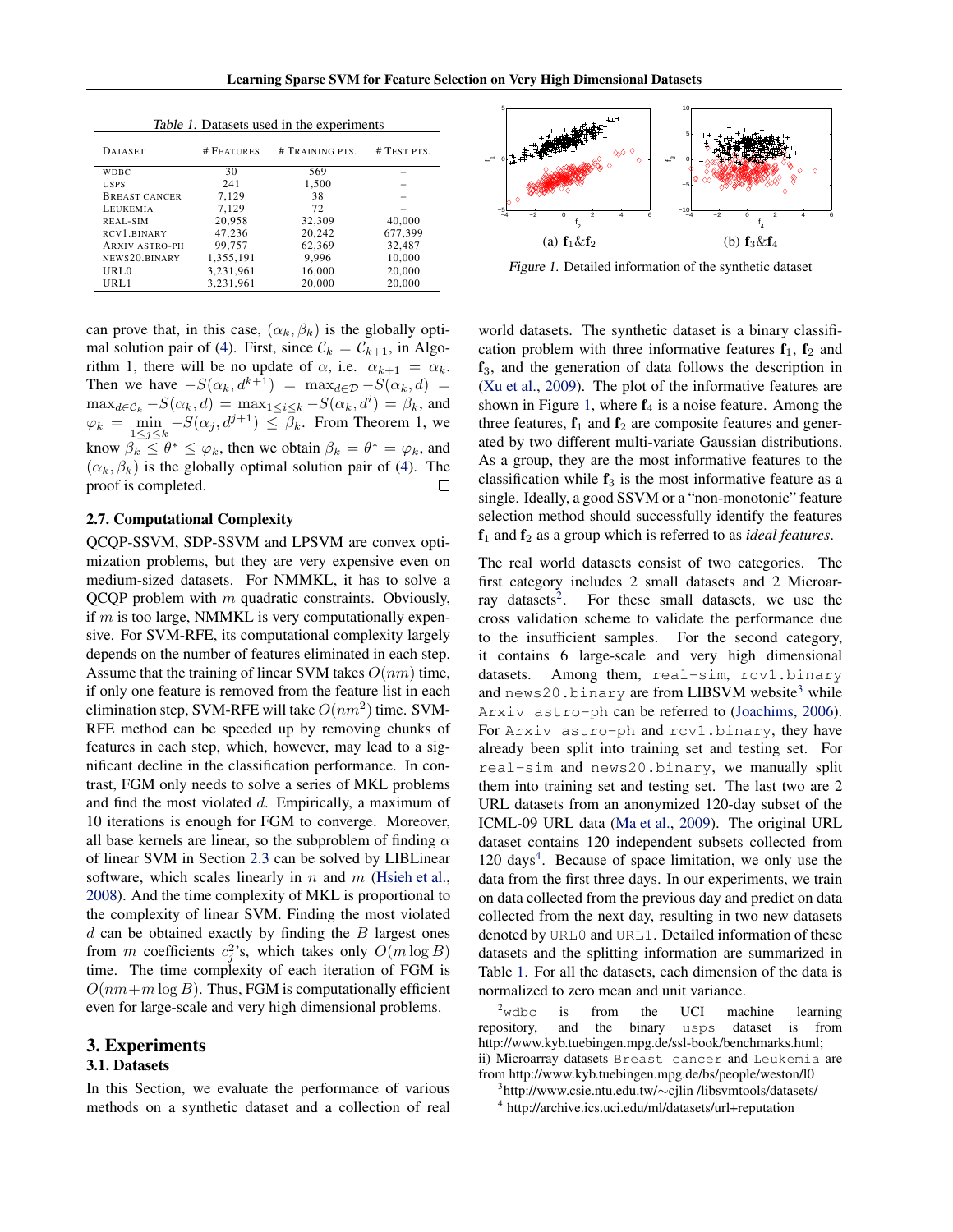

Figure 2. Results on synthetic dataset with varying noise features



Figure 3. Results on synthetic dataset with varying training samples

Table 2. Sparsity ratio of various methods on small datasets

| DATA SETS           | <b>LPSVM</b>          |                  | FGM              | OCOP-SSVM         |
|---------------------|-----------------------|------------------|------------------|-------------------|
|                     | $(N\sqrt[6]{\theta})$ | в                | $(IN \%)$        | $($ IN $%$        |
| WDBC.               |                       | 0.1 <sub>m</sub> | $84.00 + 2.38$   | $86.67 \pm 0.00$  |
|                     | $17.56 + 16.00$       | 0.2m             | $77.78 \pm 2.20$ | $65.56 \pm 15.50$ |
|                     |                       | 0.3m             | $69.11 \pm 1.94$ | $0.33 \pm 1.02$   |
|                     |                       | 0.4m             | $59.22 \pm 2.09$ | $0.00 \pm 0.00$   |
| <b>USPS</b>         |                       | 0.1 <sub>m</sub> | $87.74 \pm 3.34$ | $6.03 \pm 4.29$   |
|                     | $48.23 \pm 14.91$     | 0.2m             | $80.98 \pm 2.59$ | $7.98 \pm 5.82$   |
|                     |                       | 0.3m             | $73.44 + 5.26$   | $7.95 + 5.78$     |
|                     |                       | 0.4m             | $73.99 \pm 1.71$ | $8.49 \pm 6.46$   |
| <b>BREASTCANCER</b> | $89.46 + 29.94$       | $\overline{c}$   | $99.92 \pm 0.02$ | $12.59 \pm 29.99$ |
|                     |                       | 5                | $99.86 + 0.03$   | 79.90±40.57       |
|                     |                       | 10               | $99.81 + 0.03$   | $99.72 \pm 0.05$  |
|                     |                       | 20               | $99.71 \pm 0.03$ | $99.44 \pm 0.05$  |
| LEUKEMIA            | $99.79 \pm 0.03$      | 2                | $99.90 + 0.02$   | $1.26 \pm 1.19$   |
|                     |                       | 5                | $99.85 \pm 0.03$ | $49.46 \pm 50.35$ |
|                     |                       | 10               | $99.71 \pm 0.04$ | $99.53 \pm 0.07$  |
|                     |                       | 20               | $99.62 \pm 0.03$ | $99.25 \pm 0.08$  |

#### 3.2. Experimental Setup

In our experiments, comparisons are conducted among FGM, QCQP-SSVM, NMMKL, LPSVM and SVM-RFE. And we do not include the results of SDP-SSVM for its high computational cost (Chan et al., 2007), because SimpleMKL may select multiple kernels (i.e. multiple *d*'s may be selected), the number of features selected by FGM is self-determined and may be larger than *B*. This property, although may lead to a decline in sparsity, is very important to the "non-monotonic" feature selection because usually we have no idea of how many features should be selected in advance. Alternatively, we can select *B* features by ranking the features as in SVM-RFE and NMMKL according to the score  $c_j$ , and form the final feature subset. We name this strategy as FGM-B in this paper. For the better illustration of the sparsity property, we define a sparsity ratio as:  $\rho(w) = 1 - \frac{Card(w)}{m}$ , which means the ratio of zeros in *w*. *Card*(*w*) here denotes the number of nonzeros in *w*. However, for LPSVM and QCQP-SSVM, it is hard for them to achieve completely sparse solutions for some problems. Alternatively, we define *Card*(*w*) for **LPSVM** and QCQP-SSVM as the number of weights  $w_j$ with large relative magnitude, i.e the number of elements  $\frac{1}{2}$  with  $|w_j| / \max(|w_i|) \ge 10^{-4}$  (Chan et al., 2007). Experiments are performed with a 2.27GHZ Interl(R)Core(TM) 4 DUO CPU running Windows Server 2003 with 24.0GB main memory. We use MOSEK (version 5.0.0.127) for solving QCQP and LPSVM, and use LIBlinear<sup>5</sup> to solve FGM, NMMKL and SVM-RFE. The dual coordinate descent for L2-SVM (DCDL2) algorithm is adopted as the baseline classification method.

## 3.3. Experiments on Synthetic Data

To thoroughly study the performance of different methods, two synthetic experiments are performed. At first, we generate 1000 instances (500 for each class) and then randomly choose 500 for training and the rest for testing. Then, we gradually increase the noise features to the dataset and test whether the considered methods can successfully identify the former 2 informative features. The initial number of noise features are set to 100. For the noise features, half of

<sup>5</sup> http://www.csie.ntu.edu.tw/ *∼*cjlin/liblinear/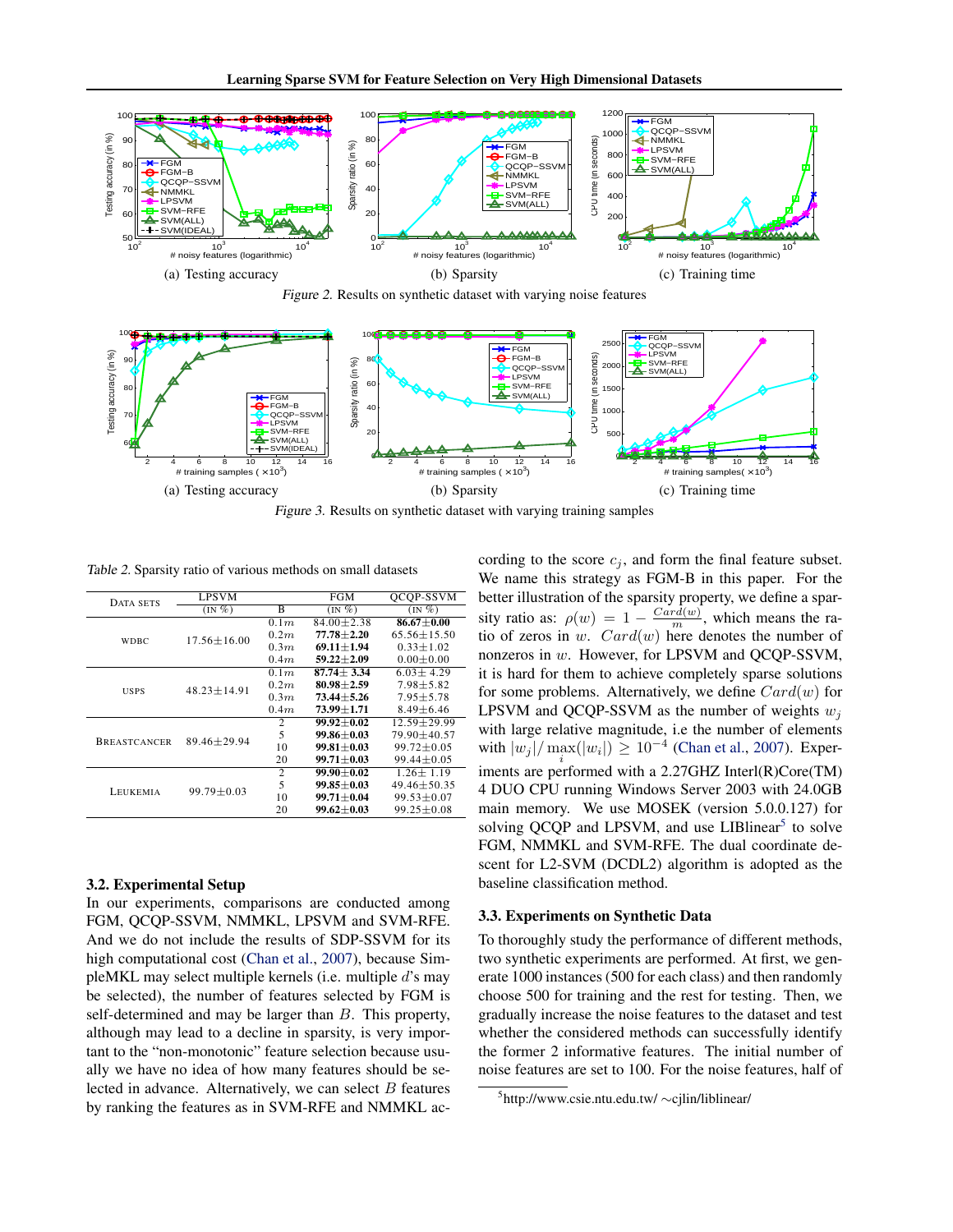Learning Sparse SVM for Feature Selection on Very High Dimensional Datasets

| <i>rapic 5.</i> Testing accuracies (in 70) or various inculous on sinan datasets |                   |                |                   |                   |                   |                  |                   |
|----------------------------------------------------------------------------------|-------------------|----------------|-------------------|-------------------|-------------------|------------------|-------------------|
| DATA SETS                                                                        | <b>LPSVM</b>      |                | FGM               | $FGM-B$           | OCOP-SSVM         | <b>NMMKL</b>     | <b>SVM-RFE</b>    |
|                                                                                  | $(IN\%)$          | $\overline{B}$ | $(IN\%)$          | $(N \%)$          | $(IN\%)$          | $(IN\%)$         | $(IN\%)$          |
| <b>WDBC</b>                                                                      | $88.71 \pm 1.57$  | 0.1m           | $91.11 \pm 2.52$  | $90.96 + 1.50$    | $86.77 + 2.40$    | $92.15 \pm 1.17$ | $92.15 \pm 1.29$  |
|                                                                                  |                   | 0.2m           | $91.81 \pm 2.37$  | $92.44 \pm 1.10$  | $90.85 \pm 2.44$  | $92.37 \pm 1.14$ | $92.25 + 1.20$    |
|                                                                                  |                   | 0.3m           | $92.46 + 1.13$    | $92.43 + 0.99$    | $90.70 + 1.42$    | $92.30 + 1.45$   | $92.51 \pm 1.10$  |
|                                                                                  |                   | 0.4m           | $92.47 \pm 1.13$  | $92.37 \pm 1.08$  | $90.57 \pm 1.46$  | $92.18 \pm 1.24$ | $92.51 \pm 1.22$  |
| <b>USPS</b>                                                                      |                   | 0.1m           | $90.78 + 1.36$    | $79.69 + 1.89$    | $84.32 \pm 9.06$  | $80.38 + 1.20$   | $80.62 \pm 1.33$  |
|                                                                                  | $89.05 \pm 1.79$  | 0.2m           | $91.47 \pm 1.27$  | $81.97 \pm 2.27$  | $84.76 \pm 8.91$  | $83.47 \pm 2.02$ | $85.78 \pm 1.24$  |
|                                                                                  |                   | 0.3m           | $91.23 \pm 1.88$  | $87.49 + 1.05$    | $83.08 \pm 8.14$  | $87.90 \pm 1.26$ | $88.82 \pm 1.30$  |
|                                                                                  |                   | 0.4m           | $91.99 \pm 1.43$  | $89.60 \pm 1.07$  | $83.08 \pm 8.30$  | $89.47 \pm 1.06$ | $90.08 \pm 1.40$  |
| <b>BREAST CANCER</b>                                                             | $80.63 \pm 15.60$ | 2              | $86.88 \pm 8.10$  | $67.92 + 17.50$   | $48.96 + 14.13$   |                  | $76.04 + 17.61$   |
|                                                                                  |                   | 5              | $88.75 \pm 8.90$  | $87.50 \pm 11.72$ | $72.29 \pm 18.62$ |                  | $85.00 \pm 10.46$ |
|                                                                                  |                   | 10             | $87.92 + 11.60$   | $89.58 + 11.76$   | $79.79 + 15.46$   |                  | $88.54 \pm 10.52$ |
|                                                                                  |                   | 20             | $87.71 \pm 10.57$ | $88.13 \pm 11.17$ | $81.04 \pm 16.29$ |                  | $89.17 \pm 10.63$ |
| LEUKEMIA                                                                         | $87.01 \pm 8.53$  | 2              | $91.61 \pm 5.85$  | $85.75 \pm 5.71$  | $62.87 \pm 22.10$ |                  | $88.39 \pm 4.75$  |
|                                                                                  |                   | 5              | $93.91 \pm 5.56$  | $95.06 \pm 4.31$  | $80.80 \pm 15.09$ |                  | $93.91 \pm 4.85$  |
|                                                                                  |                   | 10             | $94.37 \pm 4.39$  | $94.48 \pm 5.17$  | $93.91 \pm 6.38$  |                  | $95.63 \pm 4.87$  |
|                                                                                  |                   | 20             | $95.52 \pm 4.26$  | $95.75 \pm 3.91$  | $91.26 \pm 7.56$  |                  | $95.75 \pm 3.81$  |

Table 3. Testing accuracies (in  $\%$ ) of various methods on small datasets

them are uniformly distributed and another half are generated by Gaussian distribution. In this experiment, the parameter *C* for all algorithms is set to 0.1 and *B* to 2. The parameter  $\tau$  in NMMKL is set to  $\frac{1}{C}$ . In SVM-RFE, as suggested in (Guyon et al., 2002), when the total features are greater than 200, we remove 10 features at each time; otherwise, we eliminate one feature at one time. To show whether the mentioned methods can identify the composite features  $f_1$  and  $f_2$ , in Figure 2(a), we denote the testing accuracy obtained by using ideal features as SVM(IDEAL). Meanwhile, we also use SVM with all features as the baseline method which is denoted by SVM(ALL). All experiments are repeated 5 times.

In Figure  $2(a)$ , with the number of noise features increasing, only FGM-B can obtain the same accuracy as SVM(IDEAL), i.e. FGM-B successfully identifies the composite features (or ideal features). As for QCQP-SSVM, its sparsity increases along with the increasing number of features. However, the testing accuracy decreases when the number of noise feature increases. Another problem of QCQP-SSVM has a rapid increase in the memory usage with the increasing features. In our experiment, the MOSEK solver for QCQP encounters outof-memory problem when the number of features exceeds 8000. NMMKL can identify the composite feature when the noise is relatively small. When the noise increases, the performance of NMMKL will decline. In addition, from Figure 2(c), NMMKL cannot deal with very high dimensional problems. LPSVM shows competitive performance compared with FGM. SVM-RFE performs well when the number of noise features is not very large (less than 2500). For SVM(ALL), from Figure  $2(a)$ , when the number of noises exceeds 2000, SVM cannot learn an accurate classifier. Figure 2(c) shows the training time of various methods. Obviously, compared with SVM-RFE, FGM is more computationally efficient when dealing with higher dimensional problems.

In the second experiment, we fix the number of features to 2000 and then gradually increase the number of instances. Half of the whole instances are used as training samples and the other half are for testing. The initial instances are set to 1000. Because NMMKL is incapable of dealing with large dimensions, we did not include its results in this experiment. Figure 3 shows the testing accuracy, sparsity ratio and training time of various methods. Although the testing accuracy of FGM is lower than SVM(IDEAL), the testing accuracy of FGM-B is the same as SVM(IDEAL), which indicates that FGM can also identify the composite features. As to SVM-RFE, it fails to identify the first two composite features when the number of training samples is relatively small. However, as the training examples increasing, the performance becomes better. Finally, from Figure 3(b), QCQP-SSVM and LPSVM cannot provide good sparsity for classifiers. Both of them also cannot handle large sample problems.

#### 3.4. Experiments on Small Datasets

For the experiments on the small datasets, we randomly split them into 60% for training and the rest 40% for testing. For wdbc and usps, the parameter *C* is selected using 5-fold cross validation over the range *{*0*.*01*,* 0*.*05*,* 0*.*1*,* 0*.*5*,* 1*,* 5*}*. For the Microarray datasets, due to the small sample size, we simply set  $C = 0.01$ . As to the second parameter *B*, it is chosen in a range of *{*0*.*1*m,* 0*.*2*m,* 0*.*3*m,* 0*.*4*m}* for the first two datasets and *{*2*,* 5*,* 10*,* 20*}* for the Microarray datasets. As to SVM-RFE, we follow the experimental settings of the synthetic experiment. All the methods are repeated 30 times and averaged performances are reported.

Table 2 summarizes the performances of sparsity achieved by various methods. For FGM-B, SVM-RFE and NMMKL, as their sparsity can be directly computed by using the parameter  $B$ , we do not include their sparsity results in Table 2. Here, we did not obtain the results of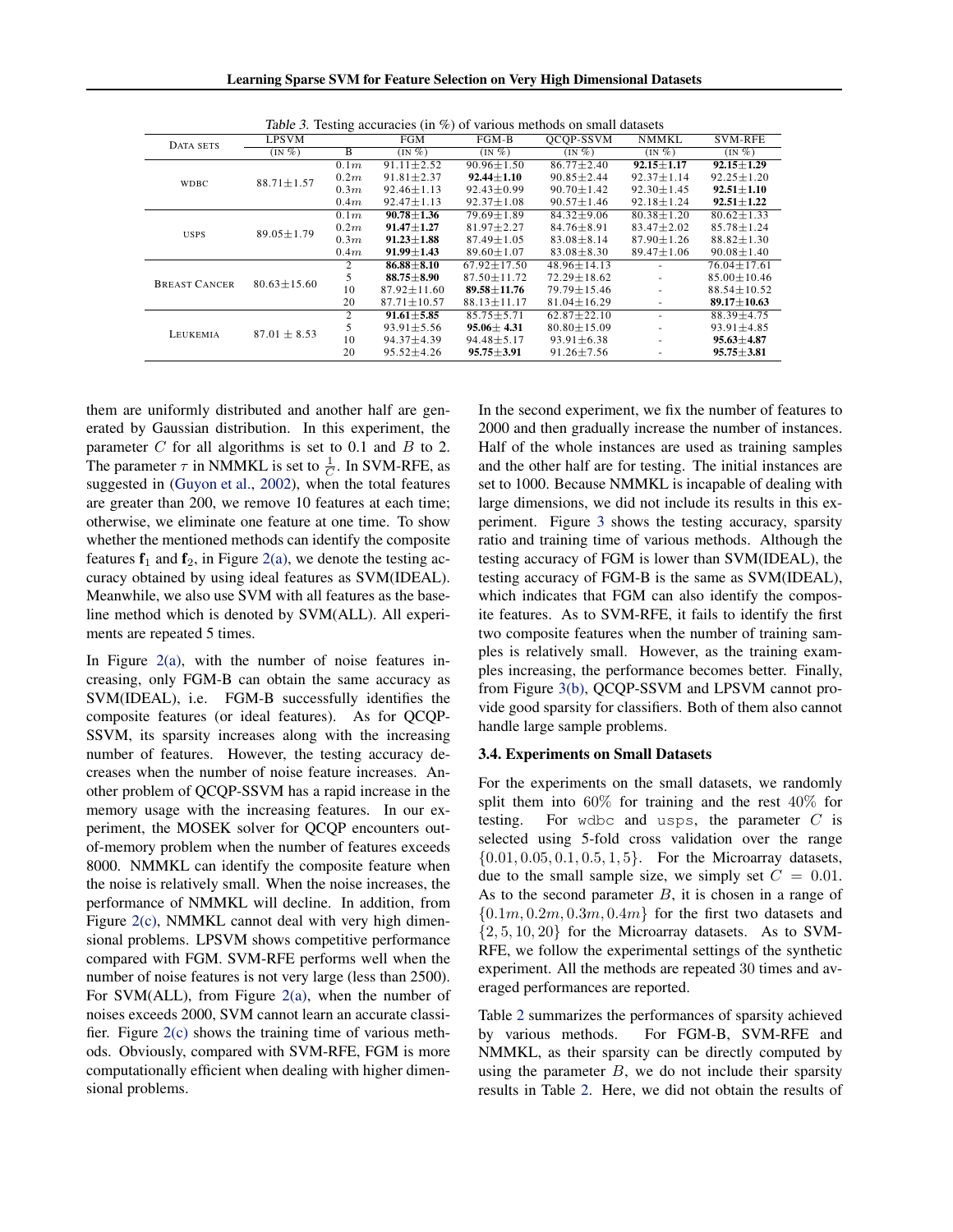| DATA SETS            | LPSVM                      |      | FGM              | Table 1. Training three (in 3) or various includes on sinan datasets<br>OCOP-SSVM | <b>NMMKL</b>      | SVM-RFE          |
|----------------------|----------------------------|------|------------------|-----------------------------------------------------------------------------------|-------------------|------------------|
|                      | $\overline{(\text{IN} S)}$ | B    | (IN S)           | (INS)                                                                             | (INS)             | (INS)            |
| <b>WDBC</b>          |                            | 0.1m | $2.09 \pm 1.49$  | $0.23 \pm 0.03$                                                                   | $1.17 \pm 0.66$   | $0.45 \pm 0.07$  |
|                      | $0.25 \pm 0.03$            | 0.2m | $1.41 \pm 1.04$  | $0.23 \pm 0.03$                                                                   | $1.30 \pm 0.73$   | $0.29 \pm 0.18$  |
|                      |                            | 0.3m | $1.14 \pm 0.70$  | $0.23 \pm 0.03$                                                                   | $1.26 \pm 0.62$   | $0.33 \pm 0.14$  |
|                      |                            | 0.4m | $0.95 \pm 0.68$  | $0.23 \pm 0.03$                                                                   | $1.41 \pm 0.80$   | $0.35 \pm 0.10$  |
| <b>USPS</b>          |                            | 0.1m | $73.15 + 66.31$  | $3.06 + 0.46$                                                                     | $94.33 + 69.43$   | $10.60 + 12.95$  |
|                      | $6.66 \pm 1.12$            | 0.2m | $18.84 \pm 8.36$ | $2.88 \pm 0.31$                                                                   | $49.04 \pm 46.70$ | $7.86 \pm 5.05$  |
|                      |                            | 0.3m | $13.60 + 8.22$   | $2.85 + 0.23$                                                                     | $55.44 + 24.58$   | $7.73 + 5.43$    |
|                      |                            | 0.4m | $7.58 \pm 1.94$  | $2.90 \pm 0.28$                                                                   | $72.82 \pm 13.20$ | $7.98 \pm 7.60$  |
| <b>BREAST CANCER</b> | $0.67 + 0.10$              | 2    | $9.24 + 3.54$    | $8.29 + 0.62$                                                                     |                   | $9.35 \pm 0.78$  |
|                      |                            | 5    | $9.18 + 3.61$    | $8.78 \pm 0.59$                                                                   |                   | $9.33 \pm 0.75$  |
|                      |                            | 10   | $7.84 + 2.50$    | $9.02 \pm 0.69$                                                                   |                   | $9.32 \pm 0.86$  |
|                      |                            | 20   | $5.96 \pm 2.36$  | $9.11 \pm 0.59$                                                                   | ٠                 | $9.31 \pm 0.77$  |
| LEUKEMIA             | $2.07 + 0.21$              | 2    | $13.01 + 5.96$   | $9.71 \pm 0.96$                                                                   |                   | $28.67 + 2.89$   |
|                      |                            | 5    | $18.32 \pm 7.37$ | $10.10 \pm 0.94$                                                                  |                   | $28.43 \pm 2.92$ |
|                      |                            | 10   | $17.01 \pm 4.38$ | $10.34 \pm 0.70$                                                                  |                   | $28.40 \pm 3.00$ |
|                      |                            | 20   | $16.16 \pm 3.52$ | $10.48 \pm 0.63$                                                                  |                   | $28.18 \pm 2.79$ |

Table 4. Training time (in s) of various methods on small datasets

NMMKL on the Microarray datasets because it cannot handle such high dimensional problems. As expected, in general, FGM can obtain the most sparse results on all datasets. The testing accuracies of various methods are listed in Table 3. From this table, we can observe that FGM can obtain competitive results or even better results on all the small benchmark datasets. Table 4 lists the training time of various methods spent on different small datasets. From this table, we can observe that QCQP-SSVM and LPSVM shows better efficiency on dealing with small problems. However, both of them are incapable of very large problems.

#### 3.5. Experiments on Very High Dimensional Datasets

In this subsection, we verify the performance of FGM on large-scale datasets listed in Table 1. These datasets have both large number of instances and features. Note, some of the methods, such as NMMKL, QCQP-SSVM and LPSVM cannot be used due to their high computational cost or high memory storage. Therefore, we only consider the comparison among FGM, FGM-B and SVM-RFE. For the parameter settings, we did the experiments by fixing  $C = 5$ . As to the parameter *B* for FGM and SVM-RFE, we set it in the range of *{*2*,* 5*,* 10*,* 50*,* 100*,* 150*,* 200*,* 250*}* for the former four datasets and *{*2*,* 5*,* 10*,* 20*,* 30*,* 40*,* 50*,* 60*}* for the two URL datasets. For SVM-RFE, we remove 100 features in each step for the first four large datasets. However, for the two URL datasets, SVM-RFE with 100 features elimination of each step is still very computationally expensive, hence we remove 10,000 features in each step if the number of remaining features is larger than 20,000. We respectively recorded the testing accuracy against the number of selected features and the training time versus different *B* in Figure 4 and Figure 5, respectively. From Figure 4, we have the following observations: (a) On real-sim, rcv1.binary and news20.binary datasets, FGM obviously outperforms SVM-RFE and FGM-B on testing accuracy with selected features. Meanwhile, FGM-B also shows improved performance compared with SVM-RFE on these datasets. (b) On Arxiv astro-ph dataset, although FGM does not show significant improvements compared with SVM-RFE, its counterpart, FGM-B, is slightly better than SVM-RFE. (c) From the results of the two URL datasets, we can easily see that FGM is much better than SVM-RFE when identifying a small number of features. Finally, from Figure 5, we can conclude that FGM is very efficient when dealing with very high dimensional problems.

# 4. Conclusion

In this paper, we propose a novel SVM algorithm to learn a sparse feature subset for classification. In particular, a 0-1 vector is introduced into SVM to control whether or not the features are selected, resulting in a Mixed Integer Programming (MIP) problem. By introducing a convex relaxation, the MIP is further transformed into a convex Multiple Kernel Learning problem with exponentially large number of base kernels. Finally, an efficient and scalable cutting plane algorithm, namely "Feature Generating Machine (FGM)", is introduced to iteratively generates and learns a pool of informative and sparse feature subsets. Because FGM only requires to solve a small number of MKL problems with very few linear kernels, and the internal subproblem of MKL only involves linear SVM that can be solved by stateof-the-art LIBLinear software, FGM is very suitable for solving large-scale and very high dimensional problems. Moreover, with the property of global convergence, the size of the final feature subset in FGM can be optimally determined, catering to the "non-monotonic" requirement in feature selection. Comprehensive experiments on both synthetic dataset and real-word datasets verify the good classification performance and efficiency of FGM.

# Acknowledgments

This research was in part supported by Singapore MOE AcRF Tier-1 Research Grant (RG15/08).